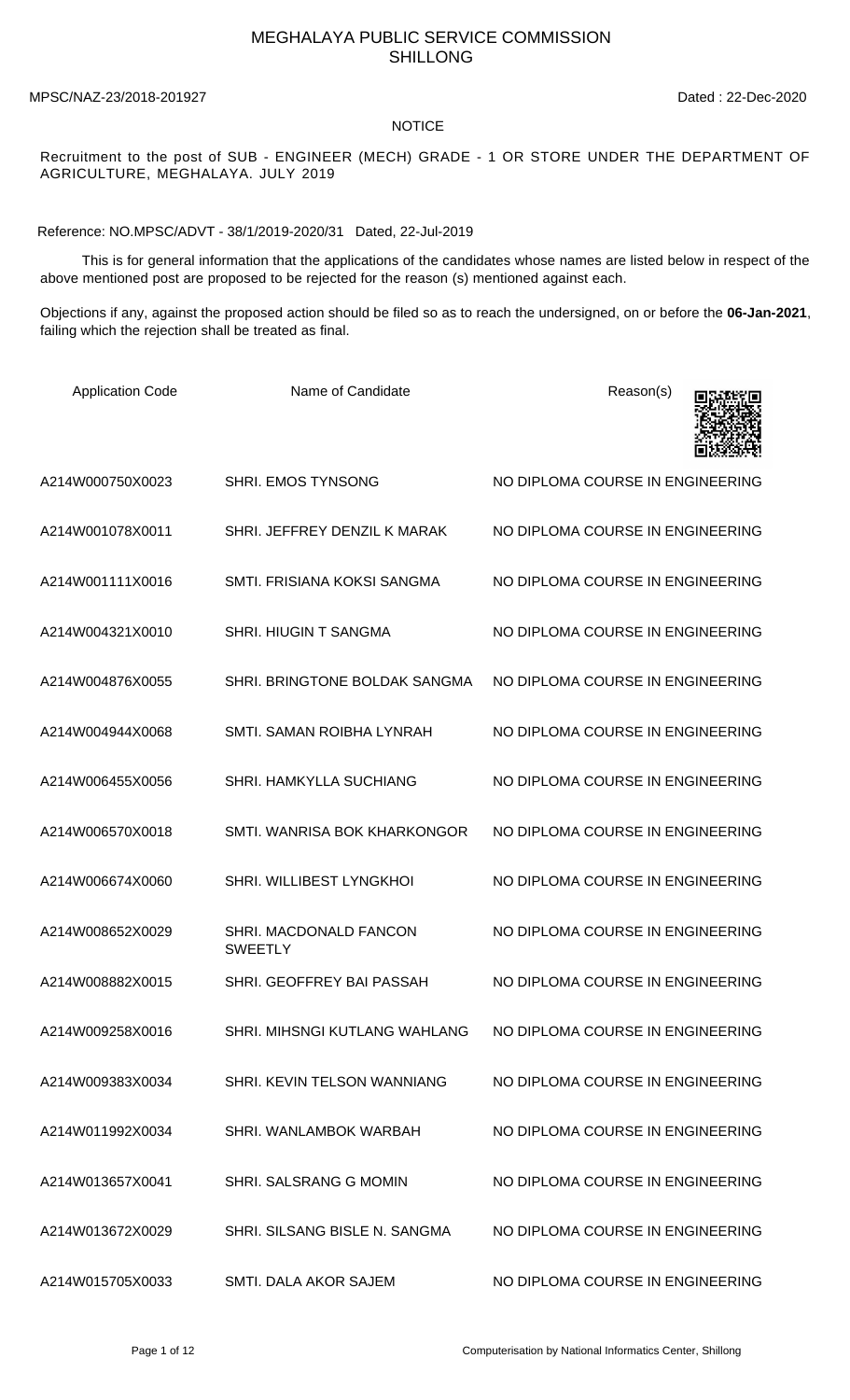| <b>Application Code</b> | Name of Candidate                               | Reason(s)                                                                                        |
|-------------------------|-------------------------------------------------|--------------------------------------------------------------------------------------------------|
| A214W016709X0014        | SHRI. CHESMUSH CH MARAK                         | NO DIPLOMA COURSE IN ENGINEERING                                                                 |
| A214W017555X0019        | SHRI. PANTURA AGASSI R.MARAK                    | NO DIPLOMA COURSE IN ENGINEERING                                                                 |
| A214W019056X0006        | SHRI. ALLAN LAMB WAR                            | <b>OVERAGED</b>                                                                                  |
| A214W019869X0012        | SHRI. MAITSHAPHRANG SYIEMLIEH                   | NO DIPLOMA COURSE IN ENGINEERING                                                                 |
| A214W020983X0066        | SHRI. KARIK WATRE MOMIN                         | NO DIPLOMA COURSE IN ENGINEERING                                                                 |
| A214W020994X0020        | SHRI. SALJAGRING G MOMIN                        | NO DIPLOMA COURSE IN ENGINEERING                                                                 |
| A214W021382X0017        | SHRI. EMANUEL KHRAWBOR<br><b>MAWSOR</b>         | NO DIPLOMA COURSE IN ENGINEERING                                                                 |
| A214W022799X0004        | <b>SHRI. KIT M MARAK</b>                        | <b>CLARIFICATION REQUIRED REGARDING</b><br><b>DIPLOMA COURSE</b>                                 |
| A214W022811X0005        | SHRI. MACK HENRYSON A SANGMA                    | <b>CLARIFICATION REQUIRED REGARDING</b><br><b>DIPLOMA COURSE</b>                                 |
| A214W023338X0028        | SHRI. RICH FIELD L POHBRI                       | <b>CLARIFICATION REQUIRED REGARDING</b><br><b>DIPLOMA COURSE</b>                                 |
| A214W023694X0018        | SHRI. RICHIE HYNNIEWTA                          | NO DESIRED QUALIFICATION AS<br>PRESCRIBED IN THE ADVERTISEMENT                                   |
| A214W023962X0010        | SHRI, BATAILANG KHARBUKI                        | <b>CLARIFICATION REQUIRED REGARDING</b><br><b>DIPLOMA COURSE</b>                                 |
| A214W024462X0003        | SHRI, MARIO GARRETH SAWKMIE                     | <b>CLARIFICATION REQUIRED REGARDING</b><br>DATE, MONTH AND YEAR OF PASSING<br><b>EXAMINATION</b> |
| A214W024485X0011        | <b>SHRI. RENETH VANEZER</b><br><b>KHARNAIOR</b> | NO DESIRED QUALIFICATION AS<br>PRESCRIBED IN THE ADVERTISEMENT AND<br><b>OVERAGE</b>             |
| A214W028403X0016        | <b>SHRI. WANBOR LAMARE</b>                      | NO DESIRED QUALIFICATION AS<br>PRESCRIBED IN THE ADVERTISEMENT                                   |
| A214W028808X0010        | SHRI. JONATHAN MAJAW                            | NO DIPLOMA COURSE IN ENGINEERING<br>AND OVERAGED                                                 |
| A214W032507X0030        | SMTI. NORIMCHI CH MOMIN                         | NO DIPLOMA COURSE IN ENGINEERING                                                                 |
| A214W032685X0038        | SHRI. LUKE K. SANGMA                            | NO DIPLOMA COURSE IN ENGINEERING                                                                 |
| A214W035235X0008        | <b>SHRI. VICTOR MUKTIEH</b>                     | NO DIPLOMA COURSE IN ENGINEERING                                                                 |
| A214W035488X0003        | SHRI. MEDONLEM CLYDE<br><b>LANGSTIEH</b>        | NO DIPLOMA COURSE IN ENGINEERING                                                                 |
| A214W035668X0022        | SHRI. AIBORNAME SUTING                          | NO DIPLOMA COURSE IN ENGINEERING                                                                 |
| A214W037375X0009        | SHRI. SEAN MICHAEL WATRE<br><b>DBRASS MOMIN</b> | NO DIPLOMA COURSE IN ENGINEERING                                                                 |
| A214W038060X0010        | SHRI, REDSING MARBANIANG                        | NO DIPLOMA COURSE IN ENGINEERING                                                                 |
| A214W038070X0006        | <b>SHRI. TESANG MARAK</b>                       | NO DIPLOMA COURSE IN ENGINEERING                                                                 |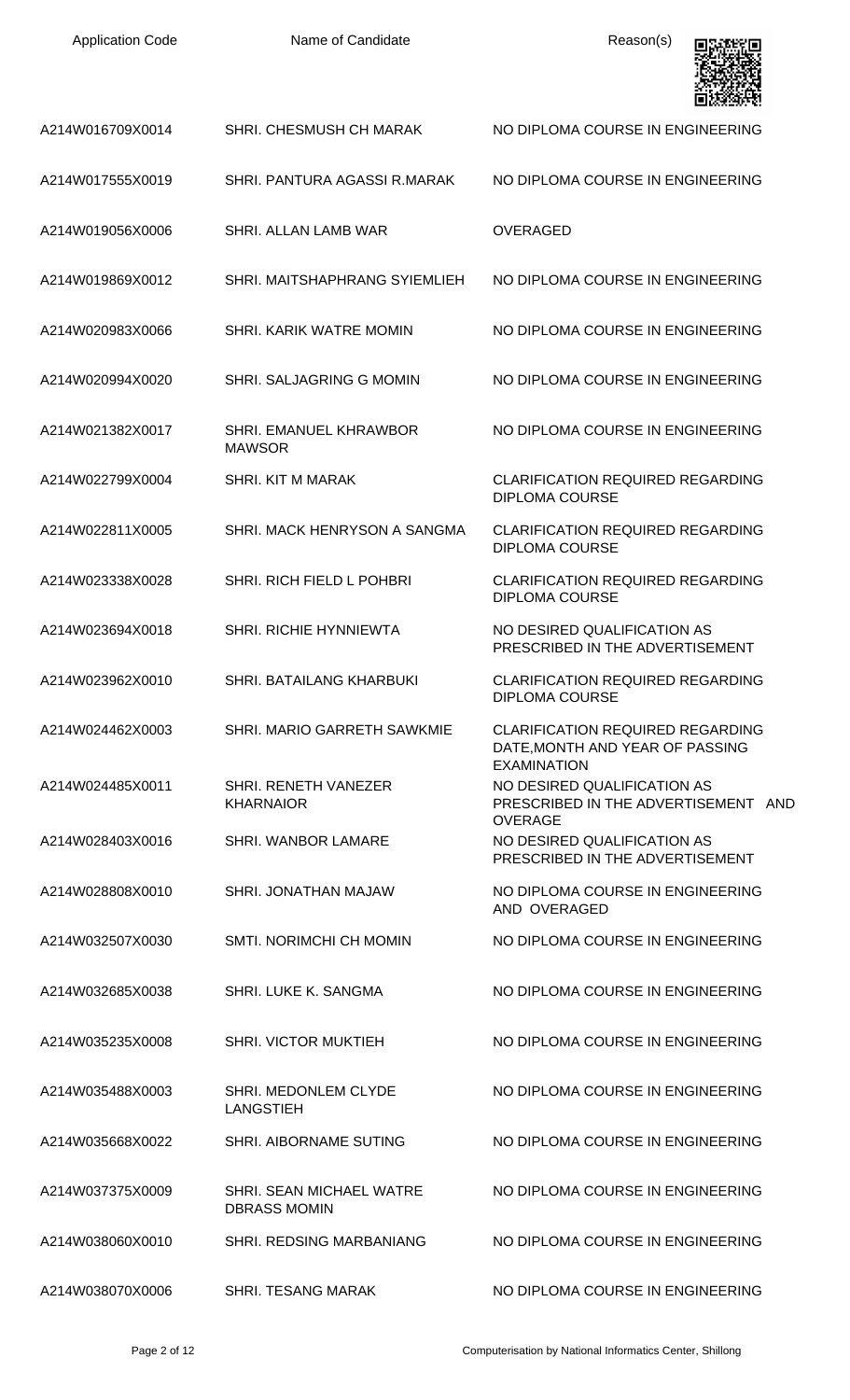| <b>Application Code</b> | Name of Candidate                          | Reason(s)                                                             |
|-------------------------|--------------------------------------------|-----------------------------------------------------------------------|
| A214W038132X0005        | SHRI. NEIGRISH CH MOMIN                    | <b>CLARIFICATION REQUIRED DIPLOMA</b><br><b>COURSE IN ENGINEERING</b> |
| A214W038249X0053        | SMTI. PEBIANA R MARAK                      | NO DIPLOMA COURSE IN ENGINEERING                                      |
| A214W038534X0029        | SHRI. KEVIN NONGBRI                        | NO DIPLOMA COURSE IN ENGINEERING                                      |
| A214W038832X0013        | SHRI. WANNAMBOR POHTHMI                    | NO DIPLOMA COURSE IN ENGINEERING                                      |
| A214W038934X0006        | SMTI. MIMAMSADORA B SANGMA                 | NO DIPLOMA COURSE IN ENGINEERING                                      |
| A214W039033X0014        | SMTI. ALNAME XAVIERA N SANGMA              | NO DIPLOMA COURSE IN ENGINEERING                                      |
| A214W039382X0015        | <b>SHRI. MIWELL MAWIONG</b>                | <b>CLARIFICATION REQUIRED DIPLOMA</b><br><b>COURSE IN ENGINEERING</b> |
| A214W039767X0031        | SHRI. P SAMBORLANG SYIEMLIEH               | NO DESIRED QUALIFICATION AS<br>PRESCRIBED IN THE ADVERTISEMENT        |
| A214W040779X0006        | SHRI. PYNSHAINAM RONGRIN                   | <b>CLARIFICATION REQUIRED DIPLOMA</b><br><b>COURSE IN ENGINEERING</b> |
| A214W041689X0045        | SHRI. BANSUKLANG NONGRANG                  | <b>CLARIFICATION REQUIRED DIPLOMA</b><br><b>COURSE IN ENGINEERING</b> |
| A214W041808X0004        | SHRI. RIVILL ALDO SYIEMIONG                | NO DESIRED QUALIFICATION AS<br>PRESCRIBED IN THE ADVERTISEMENT        |
| A214W042471X0040        | SHRI. DIEUVOUS GARDE<br><b>LANGSTANG</b>   | NO DIPLOMA COURSE IN ENGINEERING                                      |
| A214W042581X0004        | <b>SHRI. IENGSKHEM KSHIAR</b>              | NO DESIRED QUALIFICATION AS<br>PRESCRIBED IN THE ADVERTISEMENT        |
| A214W043872X0028        | SHRI. BONY CH SANGMA                       | <b>CLARIFICATION REQUIRED DIPLOMA</b><br><b>COURSE IN ENGINEERING</b> |
| A214W043891X0010        | SHRI. JAKSRAM GABIL MOMIN                  | NO DIPLOMA COURSE IN ENGINEERING                                      |
| A214W044155X0020        | SHRI. ALBING ROY WAR                       | <b>OVERAGED</b>                                                       |
| A214W044249X0010        | SHRI. NEHEMIAH MEHA NGI<br><b>KHARPURI</b> | NO DIPLOMA COURSE IN ENGINEERING                                      |
| A214W044307X0020        | SHRI. JERICKO N SANGMA                     | NO DIPLOMA COURSE IN ENGINEERING                                      |
| A214W045091X0022        | SHRI. AJAYBIANG WAR LAITTHMA               | <b>CLARIFICATION REQUIRED DIPLOMA</b><br><b>COURSE IN ENGINEERING</b> |
| A214W045119X0041        | SHRI. RICKOSTAR WANNIANG                   | NO DIPLOMA COURSE IN ENGINEERING                                      |
| A214W045260X0008        | SMTI. GLORIA I SANGMA                      | NO DIPLOMA COURSE IN ENGINEERING                                      |
| A214W046284X0010        | <b>SHRI. AIDINESS MARING</b>               | <b>CLARIFICATION REQUIRED DIPLOMA</b><br><b>COURSE IN ENGINEERING</b> |
| A214W046944X0009        | SMTI. CHWADAKA POHSHNA                     | NO DIPLOMA COURSE IN ENGINEERING                                      |
| A214W047991X0014        | SHRI. PALAT LIAM SUTNGA                    | NO DIPLOMA COURSE IN ENGINEERING                                      |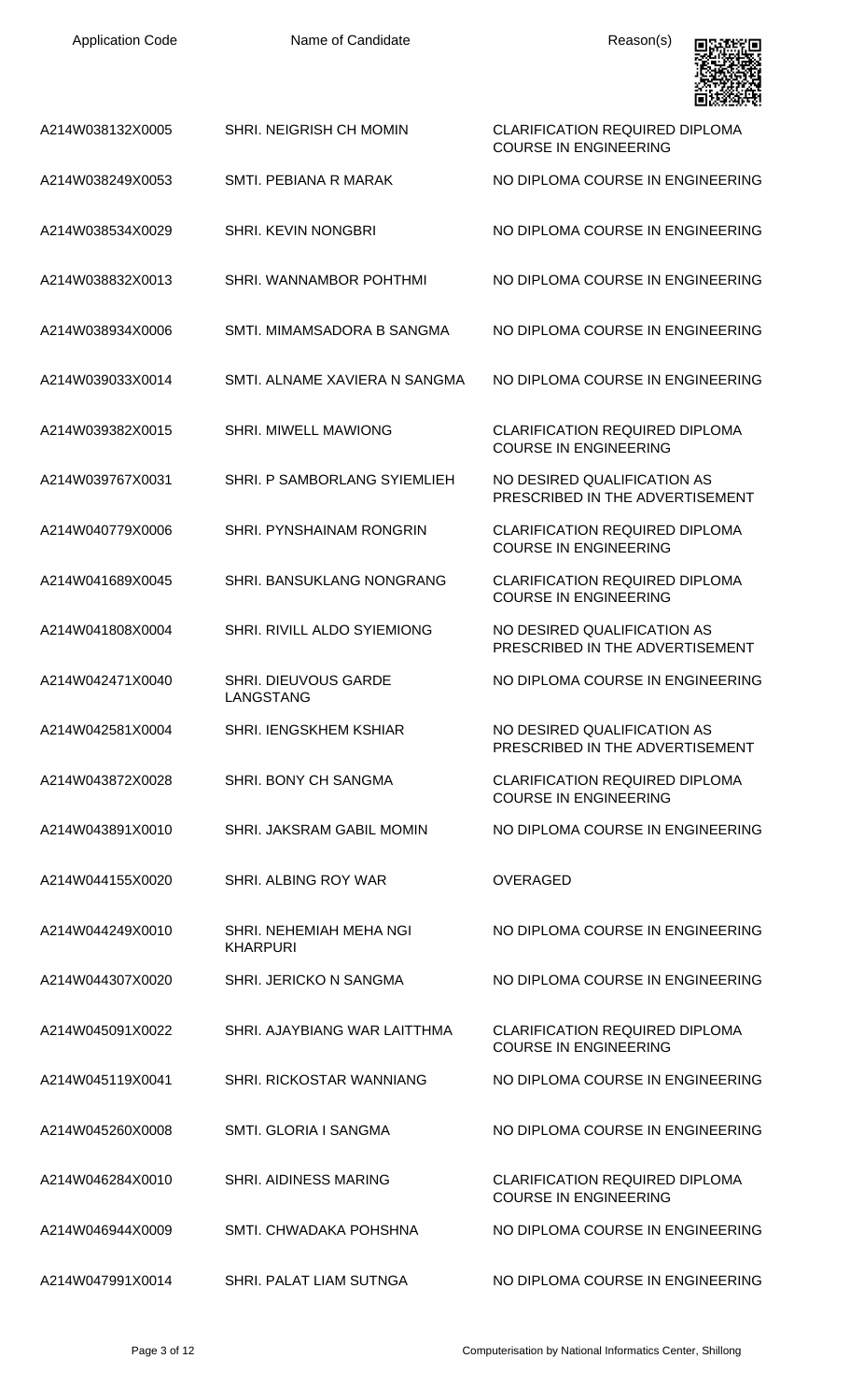| <b>Application Code</b> | Name of Candidate             | Reason(s)                                                                   |
|-------------------------|-------------------------------|-----------------------------------------------------------------------------|
| A214W049412X0027        | <b>SHRI. SANKUPAR SURONG</b>  | NO DESIRED QUALIFICATION AS<br>PRESCRIBED IN THE ADVERTISEMENT              |
| A214W049550X0015        | <b>SHRI. PREVAILING DKHAR</b> | <b>CLARIFICATION REQUIRED DIPLOMA</b><br><b>COURSE IN ENGINEERING</b>       |
| A214W049792X0033        | SHRI. WADAJIEDKI CHALLAM      | NO DESIRED QUALIFICATION AS<br>PRESCRIBED IN THE ADVERTISEMENT              |
| A214W050400X0012        | SMTI. ANASTASIA CH SANGMA     | NO DIPLOMA COURSE IN ENGINEERING                                            |
| A214W050456X0008        | <b>SHRI. RIMIKI K YMBON</b>   | <b>CLARIFICATION REQUIRED DIPLOMA</b><br><b>COURSE IN ENGINEERING</b>       |
| A214W050937X0006        | <b>SHRI. FLINTON BLAH</b>     | <b>CLARIFICATION REQUIRED DIPLOMA</b><br><b>COURSE IN ENGINEERING</b>       |
| A214W052660X0009        | <b>SMTI. EVAMEDA MANNER</b>   | NO DIPLOMA COURSE IN ENGINEERING                                            |
| A214W052718X0021        | SHRI. RYNGKAT LALOO           | NO DIPLOMA COURSE IN ENGINEERING                                            |
| A214W053286X0005        | SHRI. KAMWAMANG DKHAR         | NO DESIRED QUALIFICATION AS<br>PRESCRIBED IN THE ADVERTISEMENT              |
| A214W053661X0022        | SHRI. SHOBAL LYNGDOH          | NO DESIRED QUALIFICATION AS<br>PRESCRIBED IN THE ADVERTISEMENT              |
| A214W054381X0006        | SHRI. EDAMEKER PASWETH        | NO DESIRED QUALIFICATION AS<br>PRESCRIBED IN THE ADVERTISEMENT              |
| A214W055086X0004        | SHRI. KINNERETH MONROE BAREH  | <b>CLARIFICATION REQUIRED DIPLOMA</b><br><b>COURSE IN ENGINEERING</b>       |
| A214W055887X0011        | <b>SHRI. HIAMDOR KHARRNGI</b> | <b>CLARIFICATION REQUIRED DIPLOMA</b><br>COURSE IN ENGINEERING AND OVERAGED |
| A214W055999X0004        | SHRI. PYNSHONGDOR MALANG      | <b>CLARIFICATION REQUIRED DIPLOMA</b><br><b>COURSE IN ENGINEERING</b>       |
| A214W057536X0016        | SHRI, NANGSAINBORLANG MAJAW   | <b>CLARIFICATION REQUIRED DIPLOMA</b><br><b>COURSE IN ENGINEERING</b>       |
| A214W058281X0026        | SHRI. DAPKUPAR MARBANIANG     | NO DIPLOMA COURSE IN ENGINEERING                                            |
| A214W058522X0012        | SHRI. KENNETH KUPAR LYWAIT    | NO DESIRED QUALIFICATION AS<br>PRESCRIBED IN THE ADVERTISEMENT              |
| A214W058816X0006        | <b>SHRI. SNIRIANG SHYLLA</b>  | <b>CLARIFICATION REQUIRED DIPLOMA</b><br><b>COURSE IN ENGINEERING</b>       |
| A214W058980X0006        | SHRI. DAWANHI SHADAP          | <b>CLARIFICATION REQUIRED DIPLOMA</b><br><b>COURSE IN ENGINEERING</b>       |
| A214W061053X0030        | SHRI. ABEDNEGO MARWEIN        | NO DESIRED QUALIFICATION AS<br>PRESCRIBED IN THE ADVERTISEMENT              |
| A214W061732X0006        | SHRI. POLARIUS THONGNI        | <b>CLARIFICATION REQUIRED DIPLOMA</b><br><b>COURSE IN ENGINEERING</b>       |
| A214W064244X0011        | SHRI. THIYOVAN LAPASAM        | NO DIPLOMA COURSE IN ENGINEERING                                            |
| A214W064273X0004        | SHRI. DIANGSUK SUTNGA SUTNGA  | NO DIPLOMA COURSE IN ENGINEERING                                            |
| A214W064312X0013        | SMTI. DIFENTY R MARAK         | <b>CLARIFICATION REQUIRED DIPLOMA</b><br><b>COURSE IN ENGINEERING</b>       |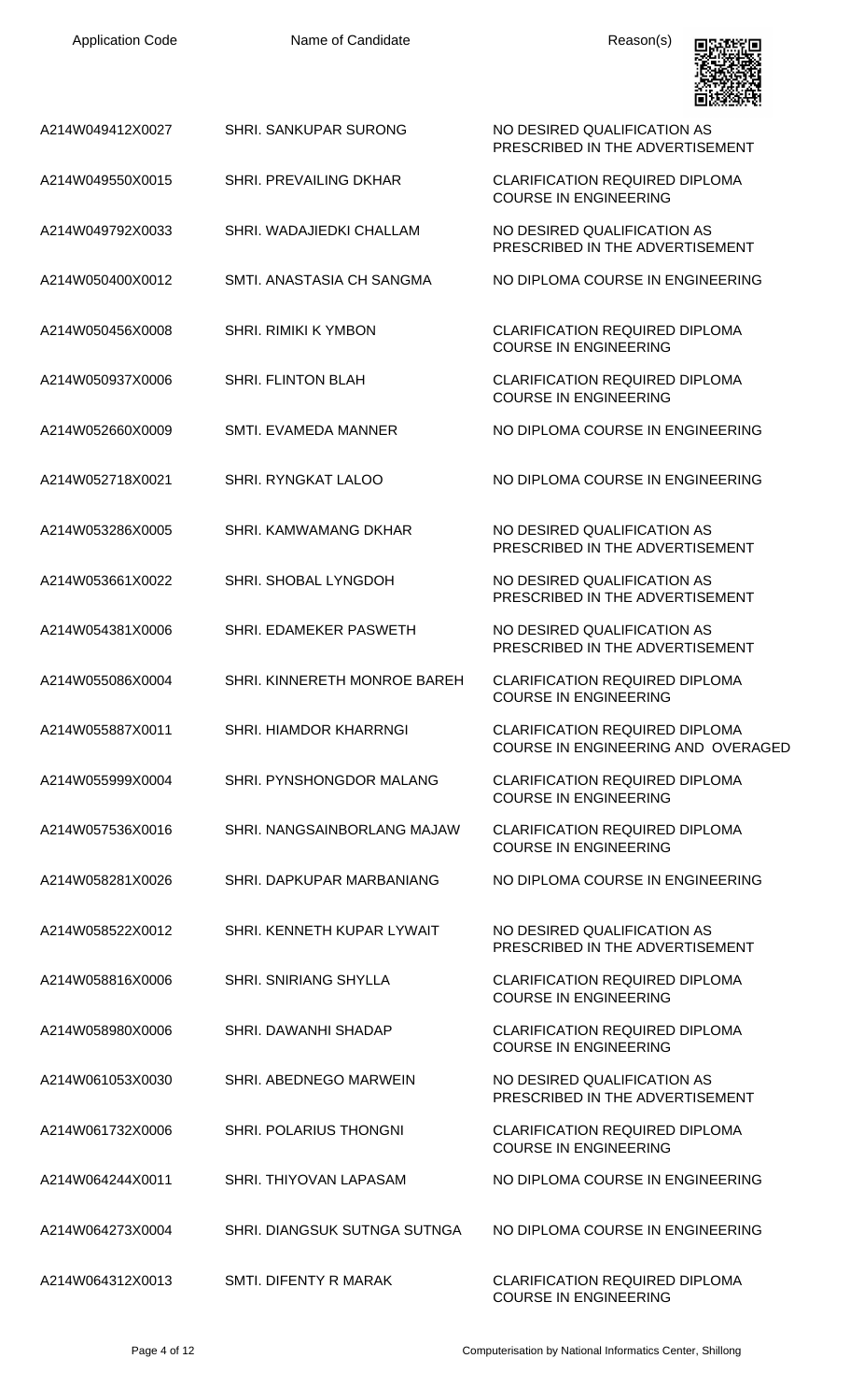| <b>Application Code</b> | Name of Candidate                                     | Reason(s)                                                             |
|-------------------------|-------------------------------------------------------|-----------------------------------------------------------------------|
| A214W064401X0015        | SHRI. ALEXANDER LAMARE                                | <b>CLARIFICATION REQUIRED DIPLOMA</b><br><b>COURSE IN ENGINEERING</b> |
| A214W064512X0008        | SHRI. BASHANBOR RAPSANG                               | <b>OVERAGED</b>                                                       |
| A214W064693X0013        | SHRI. GENER WARRIOR G MOMIN                           | <b>CLARIFICATION REQUIRED DIPLOMA</b><br><b>COURSE IN ENGINEERING</b> |
| A214W064697X0008        | SHRI. MANRAK A. MARAK                                 | <b>CLARIFICATION REQUIRED DIPLOMA</b><br><b>COURSE IN ENGINEERING</b> |
| A214W064786X0009        | SHRI. ARDAWAN PACHIANG                                | NO DIPLOMA COURSE IN ENGINEERING                                      |
| A214W064923X0011        | SHRI. JARETH ANTONY OHIO<br><b>LYNGDOH</b>            | NO DIPLOMA COURSE IN ENGINEERING                                      |
| A214W065618X0012        | SMTI. FLORA A.GITOK SANGMA                            | <b>CLARIFICATION REQUIRED DIPLOMA</b><br><b>COURSE IN ENGINEERING</b> |
| A214W065641X0012        | SMTI. PENIMA R MARAK                                  | NO DIPLOMA COURSE IN ENGINEERING                                      |
| A214W065781X0006        | SHRI. EDBERG MANGSANG SANGMA                          | <b>CLARIFICATION REQUIRED DIPLOMA</b><br><b>COURSE IN ENGINEERING</b> |
| A214W065900X0021        | SHRI. MACKENZIE D ARENGH                              | <b>CLARIFICATION REQUIRED DIPLOMA</b><br><b>COURSE IN ENGINEERING</b> |
| A214W066009X0013        | SHRI. GIDEON ROGER LYNRAH                             | NO DIPLOMA COURSE IN ENGINEERING                                      |
| A214W066160X0010        | SHRI. MELKISBIRTH R SANGMA                            | <b>CLARIFICATION REQUIRED DIPLOMA</b><br><b>COURSE IN ENGINEERING</b> |
| A214W066303X0009        | SHRI, SALGAM K MARAK                                  | <b>CLARIFICATION REQUIRED DIPLOMA</b><br><b>COURSE IN ENGINEERING</b> |
| A214W066544X0029        | <b>SHRI. CONSTAR LYNGDOH</b>                          | NO DIPLOMA COURSE IN ENGINEERING                                      |
| A214W069010X0014        | <b>SHRI. DUNIWANHI SUCHIANG</b>                       | NO DIPLOMA COURSE IN ENGINEERING                                      |
| A214W069920X0018        | SHRI. BAJITBORLANG L CHYNE                            | NO DIPLOMA COURSE IN ENGINEERING                                      |
| A214W069932X0023        | SMTI. HAMEDARI MARBANIANG                             | NO DIPLOMA COURSE IN ENGINEERING                                      |
| A214W069979X0031        | SHRI. MONTUBOR MRONG MARAK                            | NO DIPLOMA COURSE IN ENGINEERING                                      |
| A214W070312X0004        | SHRI. PYNIARBOKLANG LYNGDOH<br>NONGLAIT PYNIARBOKLANG | NO DESIRED QUALIFICATION AS<br>PRESCRIBED IN THE ADVERTISEMENT        |
| A214W070660X0008        | SHRI. ISSACKAR SANGMA AGITOK                          | <b>CLARIFICATION REQUIRED DIPLOMA</b><br><b>COURSE IN ENGINEERING</b> |
| A214W071088X0017        | SMTI. MANHAKANI PAPIAH                                | NO DIPLOMA COURSE IN ENGINEERING                                      |
| A214W072602X0007        | SHRI. MAIT SHAPHRANG KHARBULI                         | NO DIPLOMA COURSE IN ENGINEERING                                      |
| A214W073237X0027        | SHRI. CHEKUSO D ARENGH                                | NO DIPLOMA COURSE IN ENGINEERING                                      |
| A214W074094X0045        | SHRI. WALLAM JINGHUN NONGSIEJ                         | NO DESIRED QUALIFICATION AS<br>PRESCRIBED IN THE ADVERTISEMENT        |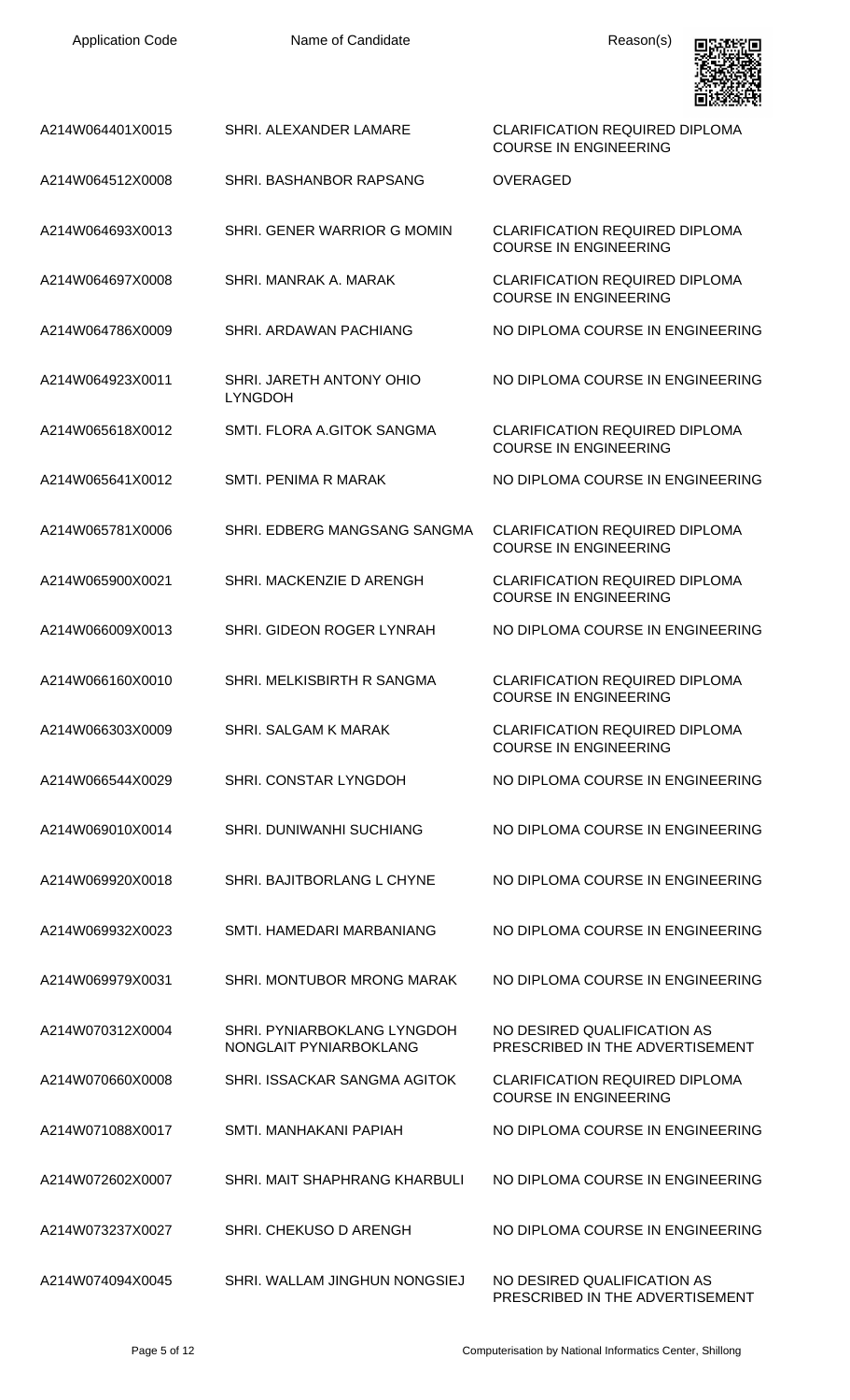| <b>Application Code</b> | Name of Candidate                                | Reason(s)                                                             |
|-------------------------|--------------------------------------------------|-----------------------------------------------------------------------|
| A214W074267X0017        | <b>SHRI, LOWER M MARAK</b>                       | <b>CLARIFICATION REQUIRED DIPLOMA</b><br><b>COURSE IN ENGINEERING</b> |
| A214W074527X0006        | SHRI. NANGBHA I MAN DKHAR                        | NO DESIRED QUALIFICATION AS<br>PRESCRIBED IN THE ADVERTISEMENT        |
| A214W074644X0024        | <b>SHRI, KAMNNIAI SUCHIANG</b>                   | NO DIPLOMA COURSE IN ENGINEERING                                      |
| A214W075189X0043        | SMTI. WATSNGEW SYRTI                             | NO DIPLOMA COURSE IN ENGINEERING                                      |
| A214W075227X0030        | SHRI. SALAKIM RANGSA MARAK                       | NO DIPLOMA COURSE IN ENGINEERING                                      |
| A214W079104X0006        | <b>SHRI, ABRIAL KITWAROM RYMBAI</b>              | NO DIPLOMA COURSE IN ENGINEERING                                      |
| A214W079177X0004        | SHRI. JOHN ROBERT KHARMUTI                       | <b>CLARIFICATION REQUIRED DIPLOMA</b><br><b>COURSE IN ENGINEERING</b> |
| A214W082490X0012        | SHRI. JAVELIN SHADAP                             | <b>CLARIFICATION REQUIRED DIPLOMA</b><br><b>COURSE IN ENGINEERING</b> |
| A214W083446X0061        | SMTI. THISTHINNA CH MARAK                        | NO DESIRED QUALIFICATION AS<br>PRESCRIBED IN THE ADVERTISEMENT        |
| A214W086848X0008        | SHRI. WANPLIBOKLANG SYNCHIANG                    | NO DIPLOMA COURSE IN ENGINEERING                                      |
| A214W087200X0009        | <b>SHRI. GARNOLD KHARNAIOR</b>                   | NO DIPLOMA COURSE IN ENGINEERING                                      |
| A214W091707X0008        | <b>SHRI. TRAININGSTAR SWER</b>                   | <b>CLARIFICATION REQUIRED DIPLOMA</b><br><b>COURSE IN ENGINEERING</b> |
| A214W091770X0003        | SHRI. RIBOKSTAR RYNJAH                           | NO DESIRED QUALIFICATION AS<br>PRESCRIBED IN THE ADVERTISEMENT        |
| A214W092002X0007        | <b>SHRI, NIAWKI SHYLLA</b>                       | NO DIPLOMA COURSE IN ENGINEERING                                      |
| A214W092855X0010        | <b>SHRI. RAHUL K SANGMA</b>                      | NO DESIRED OUALIFICATION AS<br>PRESCRIBED IN THE ADVERTISEMENT        |
| A214W096316X0004        | SHRI. TENGCHAK G MOMIN                           | NO DESIRED QUALIFICATION AS<br>PRESCRIBED IN THE ADVERTISEMENT        |
| A214W096463X0001        | SHRI. STEPPING STONE PHAWA<br><b>STONE PHAWA</b> | <b>CLARIFICATION REQUIRED DIPLOMA</b><br><b>COURSE IN ENGINEERING</b> |
| A214W096567X0005        | SHRI. DASAINMIOTRE KHLEM                         | NO DESIRED QUALIFICATION AS<br>PRESCRIBED IN THE ADVERTISEMENT        |
| A214W096827X0003        | SHRI. AIBANNANGSAN SHANGDIAR                     | NO DESIRED QUALIFICATION AS<br>PRESCRIBED IN THE ADVERTISEMENT        |
| A214W099664X0003        | SHRI. BALAJIED NONGSIEJ                          | NO DESIRED QUALIFICATION AS<br>PRESCRIBED IN THE ADVERTISEMENT        |
| A214W102157X0015        | SHRI. MAYEBINSON MARBANIANG                      | NO DESIRED QUALIFICATION AS<br>PRESCRIBED IN THE ADVERTISEMENT        |
| A214W102581X0011        | SHRI. BALAWAN KITBOK WANNIANG                    | <b>CLARIFICATION REQUIRED DIPLOMA</b><br><b>COURSE IN ENGINEERING</b> |
| A214W103523X0004        | <b>SHRI. LOVELY LYNGWI</b>                       | <b>OVERAGED</b>                                                       |
| A214W299961X0014        | <b>SHRI. DON AMERICK</b><br><b>KHARMAWLONG</b>   | NO DESIRED QUALIFICATION AS<br>PRESCRIBED IN THE ADVERTISEMENT        |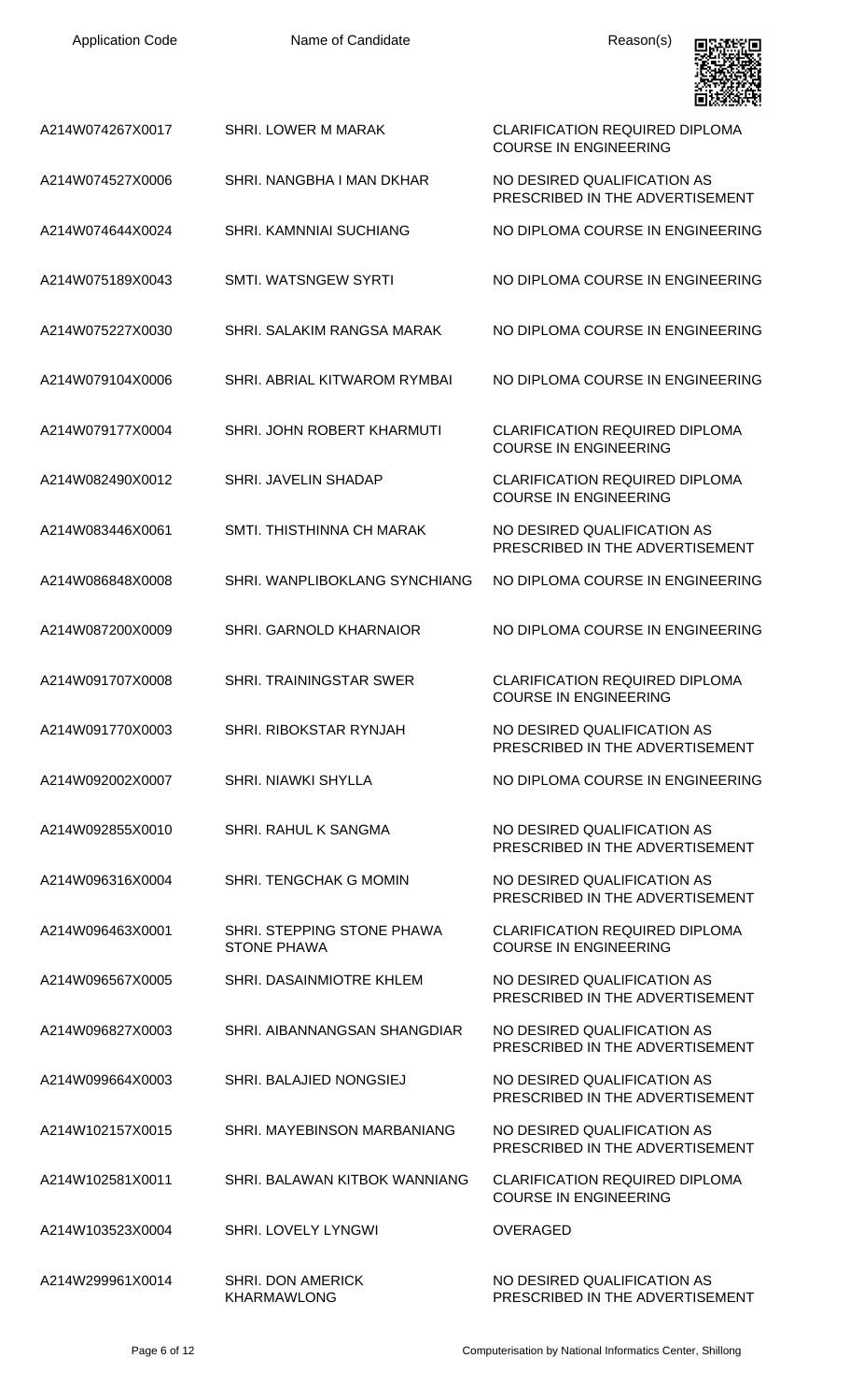

| A214W301101X0009 | SHRI. PHINIAN NONGPHUD PHINIAN<br><b>NONGPHUD</b> | <b>CLARIFICATION REQUIRED DIPLOMA</b><br><b>COURSE IN ENGINEERING</b> |
|------------------|---------------------------------------------------|-----------------------------------------------------------------------|
| A214W301412X0003 | SMTI. JAYANTIFULL HOOJON                          | NO DIPLOMA COURSE IN ENGINEERING                                      |
| A214W301604X0003 | SHRI. SKHEM KUPAR RYMBAI                          | NO DIPLOMA COURSE IN ENGINEERING                                      |
| A214W301709X0019 | SHRI. SHEMPHANG MARWEIN                           | NO DIPLOMA COURSE IN ENGINEERING                                      |
| A214W302063X0018 | <b>SHRI. SATISFY BAREH</b>                        | NO DIPLOMA COURSE IN ENGINEERING                                      |
| A214W302429X0008 | SHRI. MANBHALANG DAKERMI<br><b>SHYLLA</b>         | NO DIPLOMA COURSE IN ENGINEERING                                      |
| A214W302511X0003 | <b>SHRI. AIBOKLANG SAWKMIE</b>                    | NO DIPLOMA COURSE IN ENGINEERING                                      |
| A214W302554X0002 | SHRI. BISHAL SAHA                                 | NO DIPLOMA COURSE IN ENGINEERING                                      |
| A214W302568X0002 | <b>SHRI. SUBHA CHANDA</b>                         | NO DIPLOMA COURSE IN ENGINEERING                                      |
| A214W302580X0001 | SHRI. BABITLANG KHONGPHAI                         | <b>CLARIFICATION REQUIRED DIPLOMA</b><br><b>COURSE IN ENGINEERING</b> |
| A214W302666X0012 | SHRI. MAHAMMAD MINTU                              | NO DIPLOMA COURSE IN ENGINEERING AND<br><b>OVERAGED</b>               |
| A214W302693X0003 | SHRI, MANDELA RABHA                               | NO DIPLOMA COURSE IN ENGINEERING                                      |
| A214W302779X0003 | SHRI. JETUEL G MOMIN                              | CLARIFICATION REQUIRED DIPLOMA<br><b>COURSE IN ENGINEERING</b>        |
| A214W303026X0006 | <b>SHRI, CHANDAN KUMAR</b>                        | <b>CLARIFICATION REQUIRED DIPLOMA</b><br><b>COURSE IN ENGINEERING</b> |
| A214W303063X0005 | SMTI. SALOMY A SANGMA                             | NO DESIRED QUALIFICATION AS<br>PRESCRIBED IN THE ADVERTISEMENT        |
| A214W303192X0002 | <b>SHRI. TABISH ZUBAIR</b>                        | NO DIPLOMA COURSE IN ENGINEERING                                      |
| A214W303326X0003 | <b>SHRI. STERIN NONGBET</b>                       | <b>CLARIFICATION REQUIRED DIPLOMA</b><br><b>COURSE IN ENGINEERING</b> |
| A214W304045X0004 | SHRI. ALBIS MYRTHONG                              | NO DIPLOMA COURSE IN ENGINEERING                                      |
| A214W304174X0004 | SHRI. PROSHIDH PROSONNO<br><b>HAJONG</b>          | NO DESIRED QUALIFICATION AS<br>PRESCRIBED IN THE ADVERTISEMENT        |
| A214W304267X0006 | SMTI. IABHALANG MARBANIANG                        | NO DIPLOMA COURSE IN ENGINEERING                                      |
| A214W304334X0001 | SHRI. MANASH PRATIM PATOWARY                      | NO DIPLOMA COURSE IN ENGINEERING                                      |
| A214W304486X0001 | SHRI. KENNETH JANA                                | <b>CLARIFICATION REQUIRED DIPLOMA</b><br><b>COURSE IN ENGINEERING</b> |
| A214W304635X0001 | SHRI. WELLSON NELAR                               | <b>CLARIFICATION REQUIRED DIPLOMA</b><br><b>COURSE IN ENGINEERING</b> |
| A214W304767X0001 | SHRI. BUBUN NIKCHANG R MARAK                      | <b>CLARIFICATION REQUIRED DIPLOMA</b><br><b>COURSE IN ENGINEERING</b> |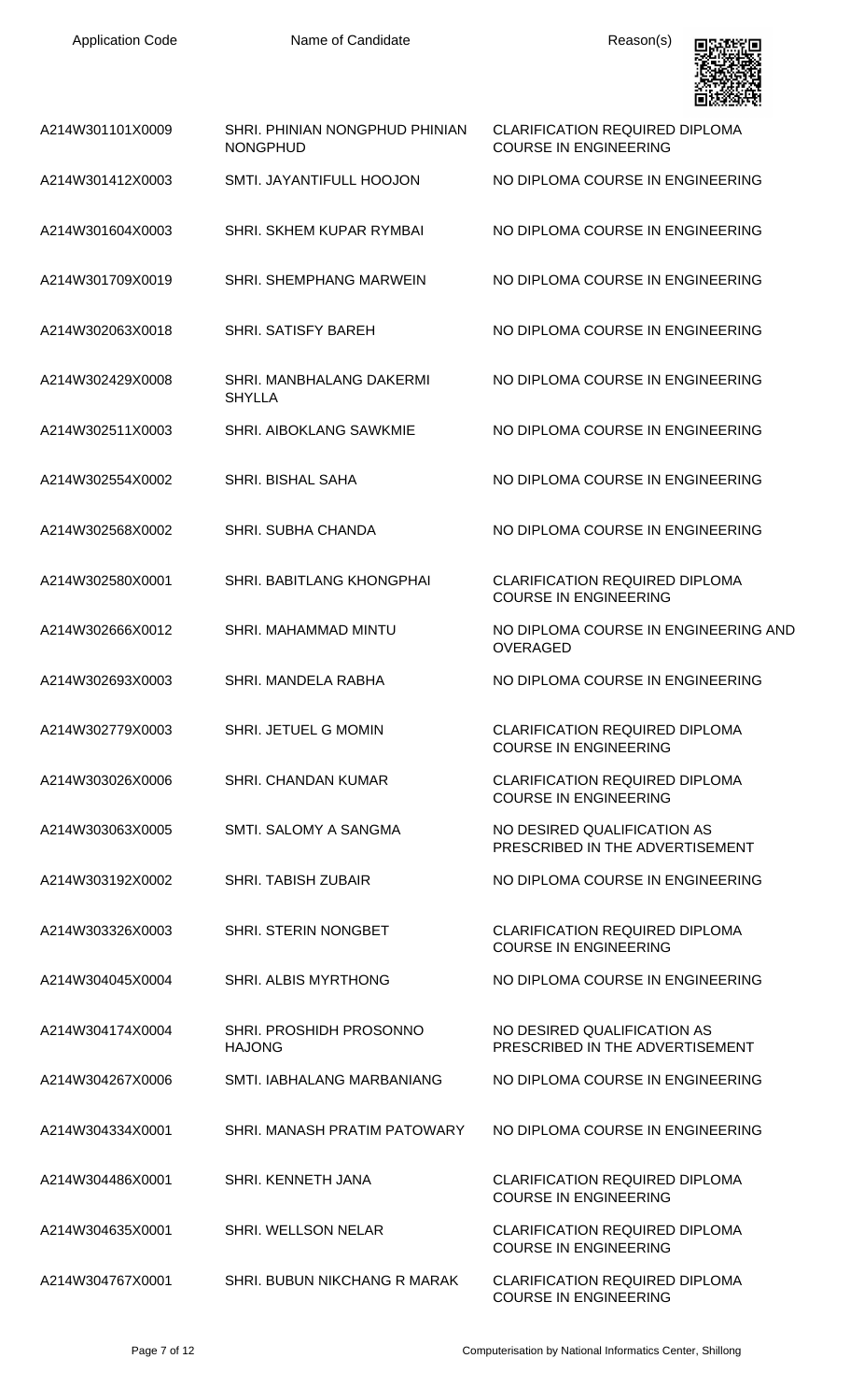| <b>Application Code</b> | Name of Candidate                          | Reason(s)                                                                                                                                                |
|-------------------------|--------------------------------------------|----------------------------------------------------------------------------------------------------------------------------------------------------------|
| A214W305124X0003        | SHRI. AKRAM WASHING KOKNAL<br><b>MARAK</b> | <b>CLARIFICATION REQUIRED DIPLOMA</b><br><b>COURSE IN ENGINEERING</b>                                                                                    |
| A214W305127X0002        | SHRI. TARPAN HAJONG                        | <b>CLARIFICATION REQUIRED DIPLOMA</b><br><b>COURSE IN ENGINEERING</b>                                                                                    |
| A214W305172X0009        | SHRI. JIBENSHEMBHA MARNGAR                 | <b>CLARIFICATION REQUIRED DIPLOMA</b><br>COURSE IN ENGINEERING CLARIFICATION<br>NEEDED ON DATE, MONTH AND YEAR OF<br>PASSING THE EXAMINATION             |
| A214W305215X0002        | <b>SHRI. WIKI RYMBAI</b>                   | NO DIPLOMA COURSE IN ENGINEERING                                                                                                                         |
| A214W305261X0001        | SHRI. RICKY EVANFILED E MARWEIN            | <b>CLARIFICATION REQUIRED DIPLOMA</b><br><b>COURSE IN ENGINEERING</b>                                                                                    |
| A214W305551X0012        | SHRI. LOPEZ CH MARAK                       | NO DIPLOMA COURSE IN ENGINEERING                                                                                                                         |
| A214W305757X0009        | SHRI. SEIBORLANG POHSHNA                   | NO DIPLOMA COURSE IN ENGINEERING                                                                                                                         |
| A214W305860X0007        | SHRI. EBENEZER NONGRUM                     | <b>CLARIFICATION REQUIRED DIPLOMA</b><br>COURSE IN ENGINEERING CLARIFICATION<br>NEEDED ON DATE, MONTH AND YEAR OF<br>PASSING THE EXAMINATION             |
| A214W305952X0002        | SHRI. GOODBIRTH CH MARAK                   | <b>CLARIFICATION REQUIRED DIPLOMA</b><br><b>COURSE IN ENGINEERING</b>                                                                                    |
| A214W306354X0008        | SHRI. DADIHO NALEO                         | NO DIPLOMA COURSE IN ENGINEERING &<br><b>CLARIFICATION NEEDED ON TRIBE</b>                                                                               |
| A214W307273X0004        | SHRI. MARDOR DA OO LYNGDOH                 | <b>CLARIFICATION REQUIRED DIPLOMA</b><br><b>COURSE IN ENGINEERING</b>                                                                                    |
| A214W307493X0002        | <b>SHRI. ASIFUR RAHMAN</b>                 | NO DIPLOMA COURSE IN ENGINEERING                                                                                                                         |
| A214W307687X0003        | SHRI, RANJE I MON MANNER                   | <b>CLARIFICATION REQUIRED DIPLOMA</b><br><b>COURSE IN ENGINEERING</b>                                                                                    |
| A214W308420X0002        | SHRI. RIKMAN A SANGMA                      | <b>CLARIFICATION REQUIRED DIPLOMA</b><br><b>COURSE IN ENGINEERING</b>                                                                                    |
| A214W308618X0007        | SMTI. JIMBE SKIRA R MARAK                  | NO DIPLOMA COURSE IN ENGINEERING                                                                                                                         |
| A214W308645X0002        | SMTI. PRIYANA NONGBAK ARENGH               | <b>CLARIFICATION REQUIRED DIPLOMA</b><br><b>COURSE IN ENGINEERING CLARIFICATION</b><br>NEEDED ON DATE, MONTH AND YEAR OF<br>PASSING THE EXAMINATION      |
| A214W309011X0003        | SMTI. ANGRESA MANDA SANGMA                 | NO DIPLOMA COURSE IN ENGINEERING                                                                                                                         |
| A214W309107X0002        | SHRI. BIPPER M MARAK                       | <b>CLARIFICATION REQUIRED DIPLOMA</b><br><b>COURSE IN ENGINEERING</b>                                                                                    |
| A214W309216X0002        | <b>SHRI. RIDIP GOGOI</b>                   | <b>CLARIFICATION REQUIRED DIPLOMA</b><br><b>COURSE IN ENGINEERING AND</b><br>CLARIFICATION NEEDED ON DATE, MONTH<br>AND YEAAR OF PASSING THE EXAMINATION |
| A214W309408X0006        | <b>SHRI. PRIYOM GOSWAMI</b>                | NO DIPLOMA COURSE IN ENGINEERING                                                                                                                         |
| A214W309789X0008        | SMTI. DORNAPHISHA DKHAR                    | NO DIPLOMA COURSE IN ENGINEERING                                                                                                                         |
| A214W309903X0003        | <b>SHRI. ELEAZAR SUMER</b>                 | <b>CLARIFICATION REQUIRED DIPLOMA</b><br><b>COURSE IN ENGINEERING</b>                                                                                    |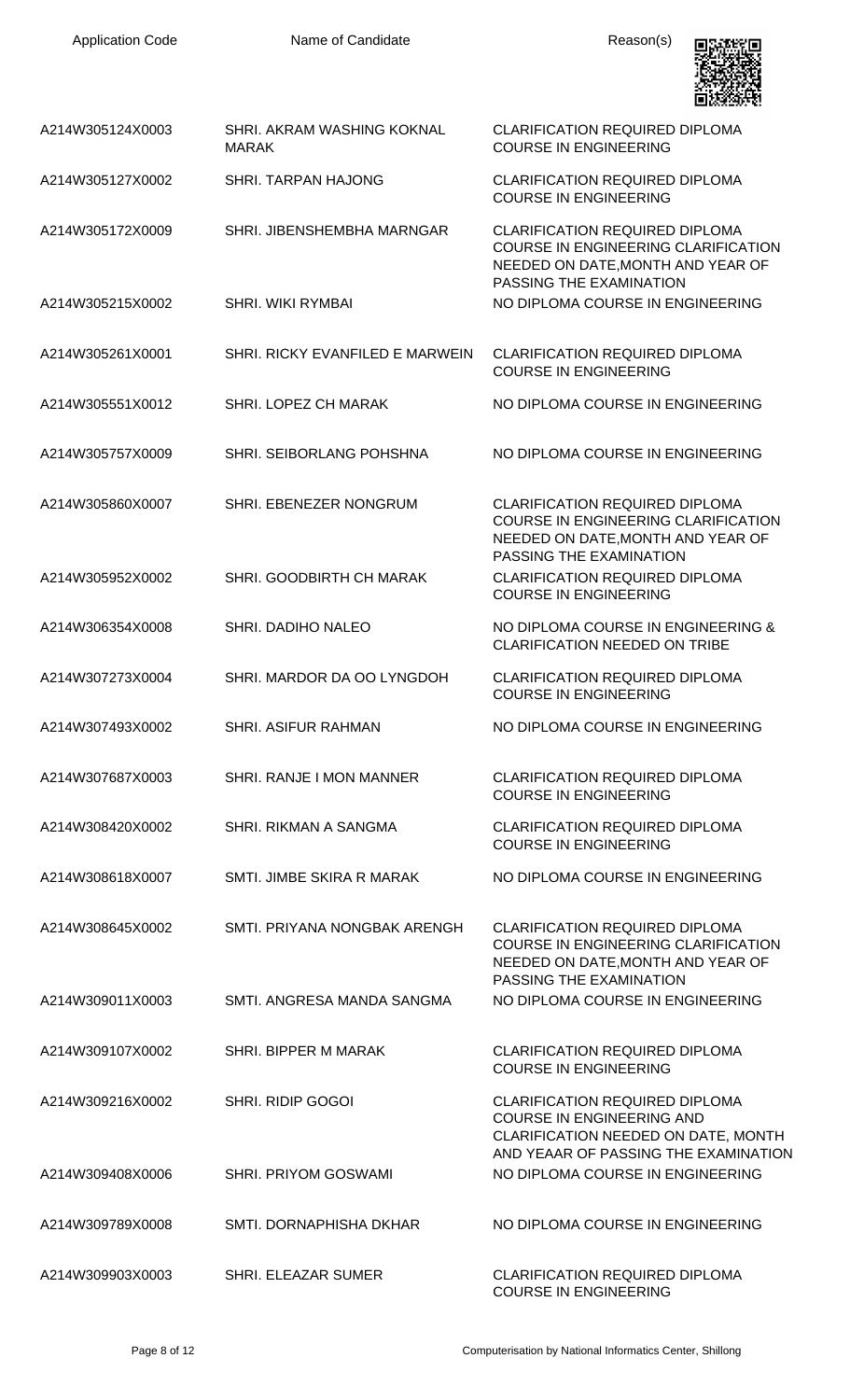| <b>Application Code</b> | Name of Candidate                  | Reason(s)                                                                                                                                    |
|-------------------------|------------------------------------|----------------------------------------------------------------------------------------------------------------------------------------------|
| A214W310022X0002        | SHRI, CHERIKKAM R MARAK            | NO DESIRED QUALIFICATION AS<br>PRESCRIBED IN THE ADVERTISEMENT                                                                               |
| A214W310089X0001        | SHRI. WENETH M MARAK               | <b>CLARIFICATION REQUIRED DIPLOMA</b><br><b>COURSE IN ENGINEERING</b>                                                                        |
| A214W310347X0002        | SHRI. JEMISON POHLONG              | <b>CLARIFICATION REQUIRED DIPLOMA</b><br>COURSE IN ENGINEERING CLARIFICATION<br>NEEDED ON DATE, MONTH AND YEAR OF<br>PASSING THE EXAMINATION |
| A214W310364X0002        | SHRI. SHEMPHANG NONGKYNRIH         | <b>CLARIFICATION REQUIRED DIPLOMA</b><br>COURSE IN ENGINEERING CLARIFICATION<br>NEEDED ON DATE, MONTH AND YEAR OF<br>PASSING THE EXAMINATION |
| A214W310779X0005        | <b>SHRI. ANIL SHARMA</b>           | NO DIPLOMA COURSE IN ENGINEERING                                                                                                             |
| A214W311093X0001        | SHRI. MAHESH KUMAR PRAJAPATI       | <b>CLARIFICATION REQUIRED DIPLOMA</b><br><b>COURSE IN ENGINEERING &amp; OVERAGED</b>                                                         |
| A214W311417X0003        | SHRI. IAKITDORLANG MYRTHONG        | <b>CLARIFICATION REQUIRED DIPLOMA</b><br><b>COURSE IN ENGINEERING</b>                                                                        |
| A214W311710X0005        | SHRI. MITUL CHANDRA HAJONG         | <b>CLARIFICATION REQUIRED DIPLOMA</b><br><b>COURSE IN ENGINEERING</b>                                                                        |
| A214W312014X0002        | SHRI. MARKIRU PAPANG               | <b>CLARIFICATION REQUIRED DIPLOMA</b><br><b>COURSE IN ENGINEERING</b>                                                                        |
| A214W312295X0006        | SHRI. MARK VINCENT NONGKYNRIH      | NO DIPLOMA COURSE IN ENGINEERING                                                                                                             |
| A214W312373X0010        | SHRI. BONYBOON K SANGMA            | NO DESIRED QUALIFICATION AS<br>PRESCRIBED IN THE ADVERTISEMENT                                                                               |
| A214W312704X0002        | SHRI. IALAMMAPHI MYRCHIANG         | <b>CLARIFICATION REQUIRED DIPLOMA</b><br>COURSE IN ENGINEERING CLARIFICATION<br>NEEDED ON DATE, MONTH AND YEAR OF<br>PASSING THE EXAMINATION |
| A214W313265X0002        | <b>SHRI. MUKESH BHUKAL</b>         | <b>CLARIFICATION REQUIRED DIPLOMA</b><br><b>COURSE IN ENGINEERING</b>                                                                        |
| A214W313450X0001        | SHRI. ROBERTGILL KHARDEWSAW        | <b>CLARIFICATION REQUIRED DIPLOMA</b><br>COURSE IN ENGINEERING CLARIFICATION<br>NEEDED ON DATE, MONTH AND YEAR OF<br>PASSING THE EXAMINATION |
| A214W314502X0005        | SHRI, DAUNICHWA LYNGDOH            | NO DIPLOMA COURSE IN ENGINEERING                                                                                                             |
| A214W314575X0001        | <b>SHRI. RIBINSON DKHAR</b>        | CLARIFICATION NEEDED ON DATE, MONTH<br>AND YEAR OF PASSING THE EXAMINATION                                                                   |
| A214W314836X0005        | SHRI. MANBHA DKHAR                 | NO DIPLOMA COURSE IN ENGINEERING                                                                                                             |
| A214W314943X0006        | <b>SHRI, RISHANLANG KHARKONGOR</b> | CLARIFICATION NEEDED ON DATE, MONTH<br>AND YEAR OF PASSING THE EXAMINATION                                                                   |
| A214W315089X0004        | <b>SHRI. CHIGAM D SHIRA</b>        | NO DIPLOMA COURSE IN ENGINEERING                                                                                                             |
| A214W315209X0002        | SHRI. RABETSTAR LYNGDOH            | NO DESIRED QUALIFICATION AS<br>PRESCRIBED IN THE ADVERTISEMENT                                                                               |
| A214W315345X0003        | SHRI. WANDONDOR RYNJAH             | NO DESIRED QUALIFICATION AS<br>PRESCRIBED IN THE ADVERTISEMENT                                                                               |
| A214W315507X0003        | SHRI. KATCHUMOR N SANGMA           | <b>CLARIFICATION REQUIRED DIPLOMA</b><br><b>COURSE IN ENGINEERING</b>                                                                        |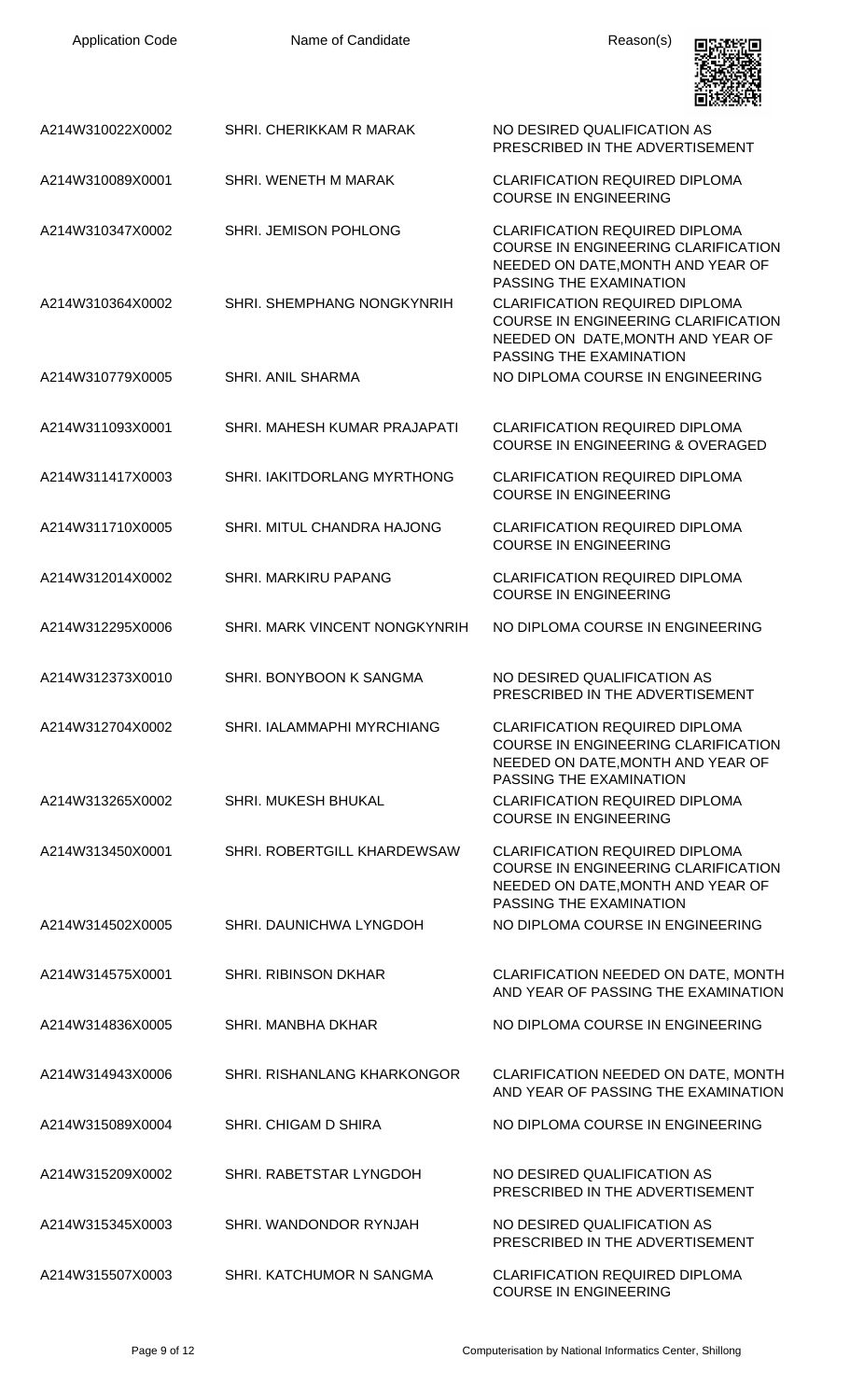| <b>Application Code</b> | Name of Candidate                               | Reason(s)                                                                  |
|-------------------------|-------------------------------------------------|----------------------------------------------------------------------------|
| A214W315716X0001        | <b>SHRI. SUBHAM SHANKARY</b>                    | CLARIFICATION NEEDED ON DATE, MONTH<br>AND YEAR OF PASSING THE EXAMINATION |
| A214W316003X0003        | <b>SHRI, BICKO S SANGMA</b>                     | <b>CLARIFICATION REQUIRED DIPLOMA</b><br><b>COURSE IN ENGINEERING</b>      |
| A214W316399X0004        | <b>SHRI. BIKRAMJIT NANDI</b>                    | <b>OVERAGED</b>                                                            |
| A214W316720X0001        | SHRI. LEKICHYNWA OO PAKMA                       | <b>CLARIFICATION REQUIRED DIPLOMA</b><br><b>COURSE IN ENGINEERING</b>      |
| A214W316780X0003        | SHRI. DEEPJYOTI DAS                             | NO DESIRED QUALIFICATION AS<br>PRESCRIBED IN THE ADVERTISEMENT             |
| A214W316804X0005        | SHRI. SENGKIM CH MOMIN                          | NO DIPLOMA COURSE IN ENGINEERING                                           |
| A214W317343X0002        | <b>SHRI. FRANLY JYRWA</b>                       | NO DIPLOMA COURSE IN ENGINEERING                                           |
| A214W317347X0002        | SHRI. FREADYNAND JYRWA                          | NO DIPLOMA COURSE IN ENGINEERING                                           |
| A214W317703X0004        | SHRI. PRECIOUS MANKIPOR L.<br><b>NONGRANG</b>   | NO DIPLOMA COURSE IN ENGINEERING                                           |
| A214W318049X0002        | <b>SHRI. BHABOKSON MYLLIEM</b><br><b>UMLONG</b> | <b>CLARIFICATION REQUIRED DIPLOMA</b><br><b>COURSE IN ENGINEERING</b>      |
| A214W318370X0010        | SHRI, SANBORNPHI SHYLLA                         | NO DIPLOMA COURSE IN ENGINEERING                                           |
| A214W318476X0002        | <b>SHRI. DHUPSING MARWEIN</b>                   | NO DESIRED QUALIFICATION AS<br>PRESCRIBED IN THE ADVERTISEMENT             |
| A214W318542X0004        | SMTI. ALETHEA WARJRI                            | NO DIPLOMA COURSE IN ENGINEERING                                           |
| A214W319164X0008        | SHRI. BRIJUN G MOMIN                            | <b>CLARIFICATION REQUIRED DIPLOMA</b><br><b>COURSE IN ENGINEERING</b>      |
| A214W319180X0002        | SHRI, SHUBHAM MATHUR                            | NO DIPLOMA COURSE IN ENGINEERING                                           |
| A214W319260X0007        | SHRI. DAWNIWAN SALAHE                           | NO DIPLOMA COURSE IN ENGINEERING                                           |
| A214W319482X0004        | <b>SHRI. VIJAY THAKUR</b>                       | NO DESIRED QUALIFICATION AS<br>PRESCRIBED IN THE ADVERTISEMENT             |
| A214W319839X0007        | <b>SHRI. TEIBORLIN MARNGAR</b>                  | NO DIPLOMA COURSE IN ENGINEERING                                           |
| A214W319904X0003        | SHRI. RICHMOND MARBANIANG                       | NO DESIRED QUALIFICATION AS<br>PRESCRIBED IN THE ADVERTISEMENT             |
| A214W320406X0002        | <b>SHRI. TONLEEBOK GATPHOH</b>                  | NO DESIRED QUALIFICATION AS<br>PRESCRIBED IN THE ADVERTISEMENT             |
| A214W321759X0004        | SHRI. SYNDONGBHA SYNKON                         | NO DIPLOMA COURSE IN ENGINEERING                                           |
| A214W321857X0001        | SHRI. BRYAN MYNSONG                             | <b>CLARIFICATION REQUIRED DIPLOMA</b><br><b>COURSE IN ENGINEERING</b>      |
| A214W322090X0005        | SHRI. PRANJOL PAM                               | NO DIPLOMA COURSE IN ENGINEERING                                           |
| A214W322358X0002        | SHRI. JITESH SUBHASH PATIL                      | NO DIPLOMA COURSE IN ENGINEERING                                           |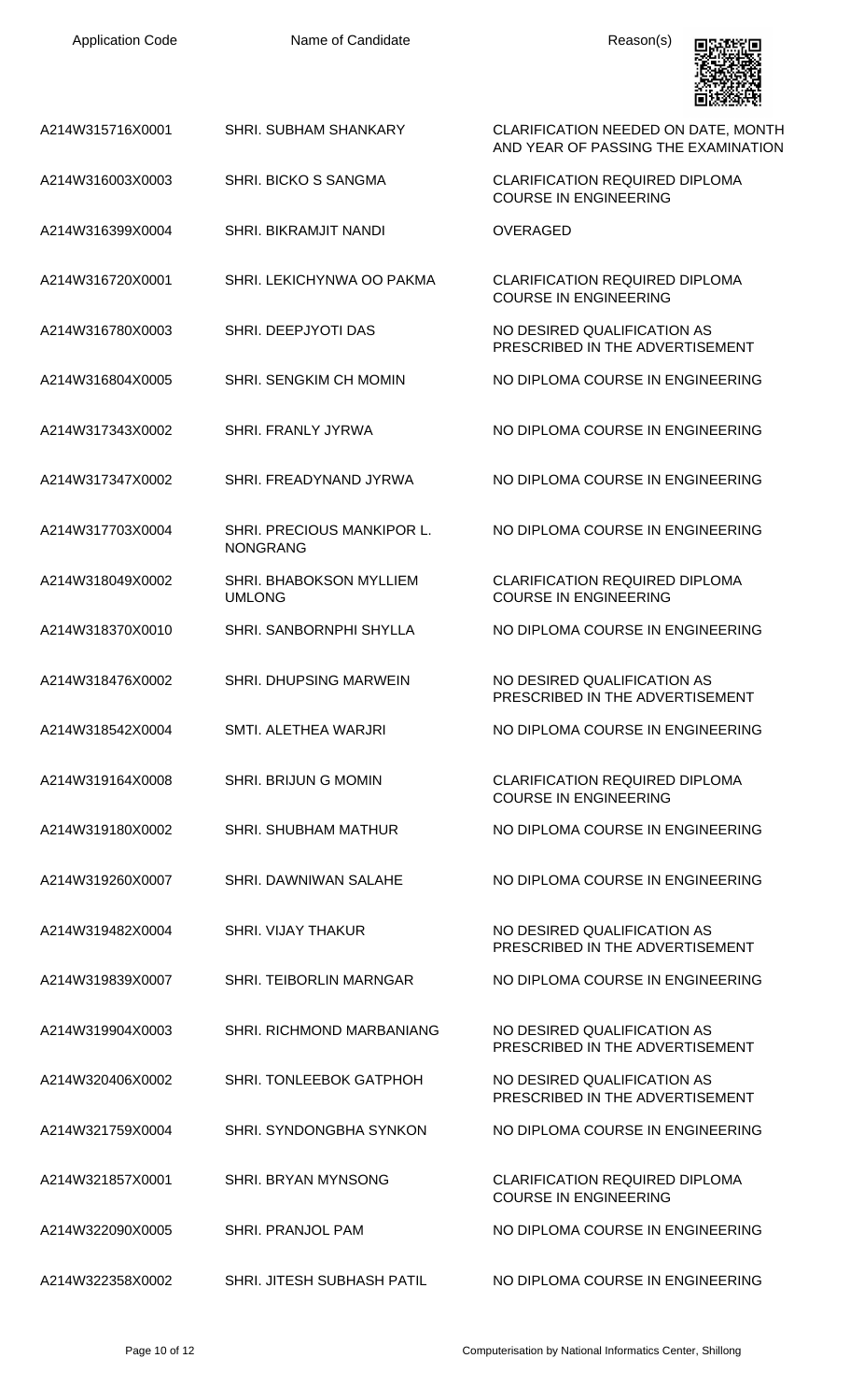NO DESIRED QUALIFICATION AS PRESCRIBED IN THE ADVERTISEMENT

COURSE IN ENGINEERING

COURSE IN ENGINEERING

COURSE IN ENGINEERING

COURSE IN ENGINEERING

COURSE IN ENGINEERING

COURSE IN ENGINEERING

COURSE IN ENGINEERING

COURSE IN ENGINEERING

COURSE IN ENGINEERING

COURSE IN ENGINEERING

COURSE IN ENGINEERING

COURSE IN ENGINEERING

COURSE IN ENGINEERING

PRESCRIBED IN THE ADVERTISEMENT

PRESCRIBED IN THE ADVERTISEMENT

OVERAGED

AND YEAR OF PASSING THE EXAMINATION



A214W322575X0008 SHRI. MACARIUSH N SANGMA NO DIPLOMA COURSE IN ENGINEERING

- A214W322805X0002 SHRI. MC CROMWELL RECHIL MARAK
- A214W323638X0001 SHRI. NEIL RAKKU G MOMIN CLARIFICATION REQUIRED DIPLOMA
- A214W323935X0012 SMTI. JEBINIUSH S MARAK CLARIFICATION REQUIRED DIPLOMA
- A214W324483X0001 SHRI. PANGRAK D SANGMA CLARIFICATION REQUIRED DIPLOMA
- A214W324656X0004 SHRI. SKHEM BOKLANG KSHIAR NO DIPLOMA COURSE IN ENGINEERING
- A214W324786X0002 SHRI. LASTBORN KHARMALKI CLARIFICATION REQUIRED DIPLOMA
- A214W324805X0003 SMTI. NORANGCHI G. SANGMA CLARIFICATION NEEDED ON DATE,MONTH
- A214W325657X0002 SHRI. CHINGSRANG D SANGMA NO DIPLOMA COURSE IN ENGINEERING AND
- A214W325995X0002 SHRI. LUKMAN T SANGMA CLARIFICATION REQUIRED DIPLOMA
- A214W326384X0002 SHRI. ANDYMACK LANGSTIEH CLARIFICATION REQUIRED DIPLOMA
- A214W326566X0014 SHRI. SUSANTA KUMAR KAKOTI NO DIPLOMA COURSE IN ENGINEERING
- A214W326673X0002 SHRI. VOLTFESTAR WANNIANG NO DIPLOMA COURSE IN ENGINEERING
- A214W326713X0001 SHRI. ROBERT LYNTHONG CLARIFICATION REQUIRED DIPLOMA
- A214W326921X0003 SHRI. TENGNANG A SANGMA CLARIFICATION REQUIRED DIPLOMA
- A214W327382X0004 SHRI. JATIN KATKE CLARIFICATION REQUIRED DIPLOMA
- A214W327605X0009 SHRI. WAILAD HAO RYMBAI NO DIPLOMA COURSE IN ENGINEERING
- A214W327610X0001 SHRI. NAMTI SUNGOH CLARIFICATION REQUIRED DIPLOMA
- A214W327781X0002 SHRI. DAPLANG I LANGSTANG NO DESIRED QUALIFICATION AS
- A214W328006X0002 SHRI. WILLBERTSON MARBANIANG CLARIFICATION REQUIRED DIPLOMA
- A214W328551X0005 SHRI. FIRSTBORN STAR SUN CLARIFICATION REQUIRED DIPLOMA
- A214W329195X0002 SHRI. RESSHE MIZRAIM M SANGMA CLARIFICATION REQUIRED DIPLOMA
- A214W329299X0001 SHRI. SHUBHAM RAI NO DESIRED QUALIFICATION AS
- A214W329952X0004 SHRI. MILTON KHARBULI OVERAGED